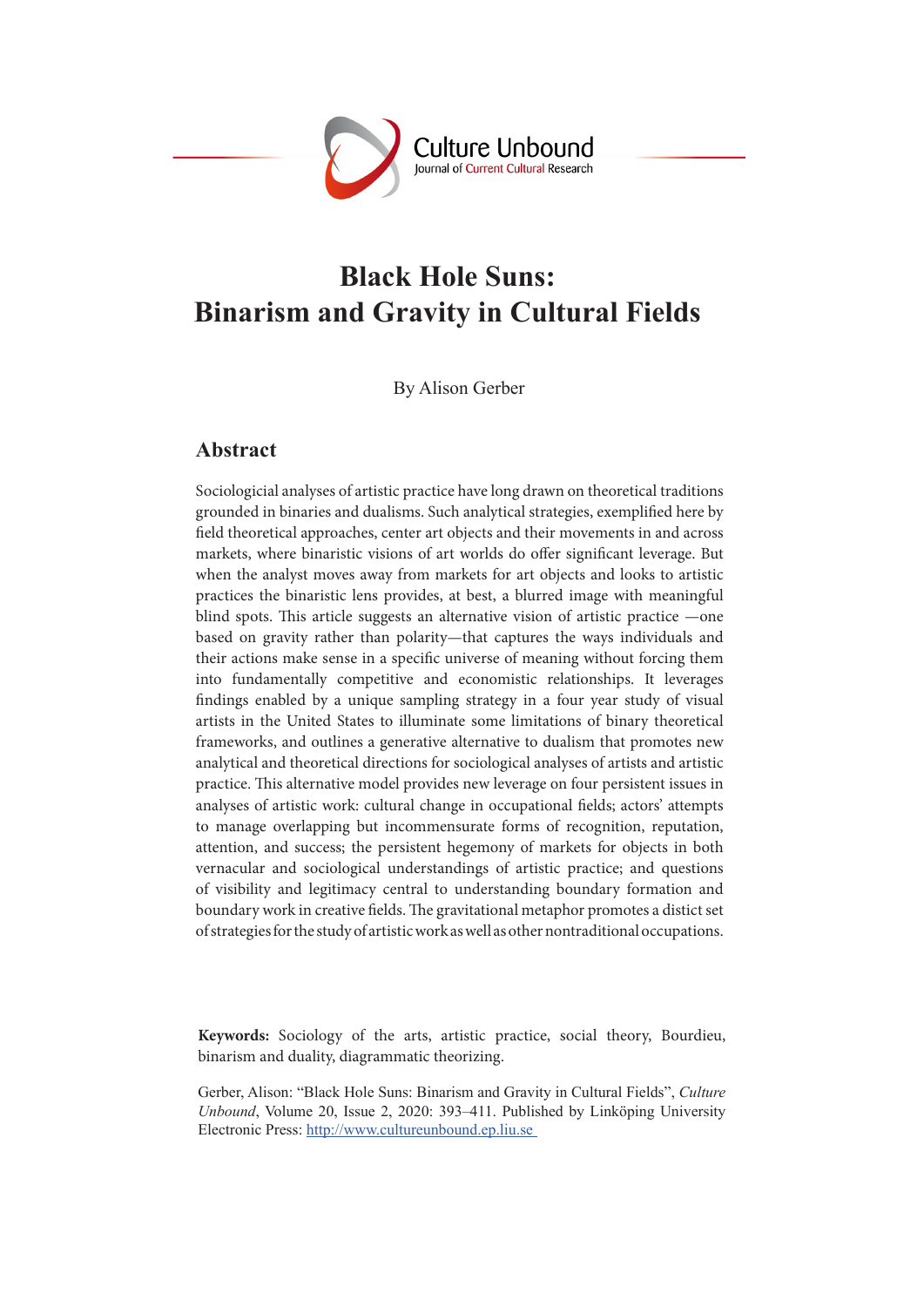# **Introduction**

Binarism has been core to the sociological analysis of art and artists across varied theoretical traditions, including field-theoretical, ecological, and post-structuralist approaches. Dualistic traditions accompany and reinforce a widespread emphasis in such analyses on art objects and their movements in and across markets —an emphasis that goes so far as to treat artists' activities and artists themselves as objects for public consumption. But however well this model may describe the market positions of some art objects, its analytical leverage on the broader art field—one made up of diverse multiple and overlapping art worlds populated by artists who only sometimes make those objects, and only sometimes for that market—is today lacking. This article asks whether alternatives to binarism can offer new leverage in understanding artistic practices and artists' identities. It suggests that the emphasis on polarity at the heart of traditional sociological analyses could fruitfully be supplemented with an alternative model relying on a very different force: gravity.

This article considers what we might gain by looking beyond binarism in our analyses of artistic practice. It draws on findings from a four-year qualitative study of visual artists in the United States and exploits that study's unique sampling methodology to consider persistent empirical and analytical issues that are not well served by analysts' baseline presumptions of binaries underlying social life. Finally, the article proposes an alternative model that might allow for fruitful and generative analyses. This model promotes new approaches and allows for new insights in the study of artistic activity and artistic identities.

The model proposed here offers allows analysts interested in artistic practices (rather than art objects and their movements through markets) to make sense of cultural change in artistic communities; related but incommensurate forms of recognition, reputation, attention, and success; and dynamic standards driving visibility and legitimacy in creative work. It shows how and when artworks, artistic practices, and artists' identities can be disentangled, and provides a model to complement visions of art worlds that rely on polar forces and that center markets for artistic objects in their analyses. The model outlined here, using gravity as its basic metaphor, promotes an emphasis on artistic practices and attention to a dynamic universe of meaning where those practices are made legible.

# **Literature**

Sociological analyses of the arts are often underpinned by binaristic models of value and a tightly linked attention to art objects, framing artistic practices and artistic identities as legible primarily in terms of their relationships to those objects and values. Visions of art worlds dominated by dualisms (embodied for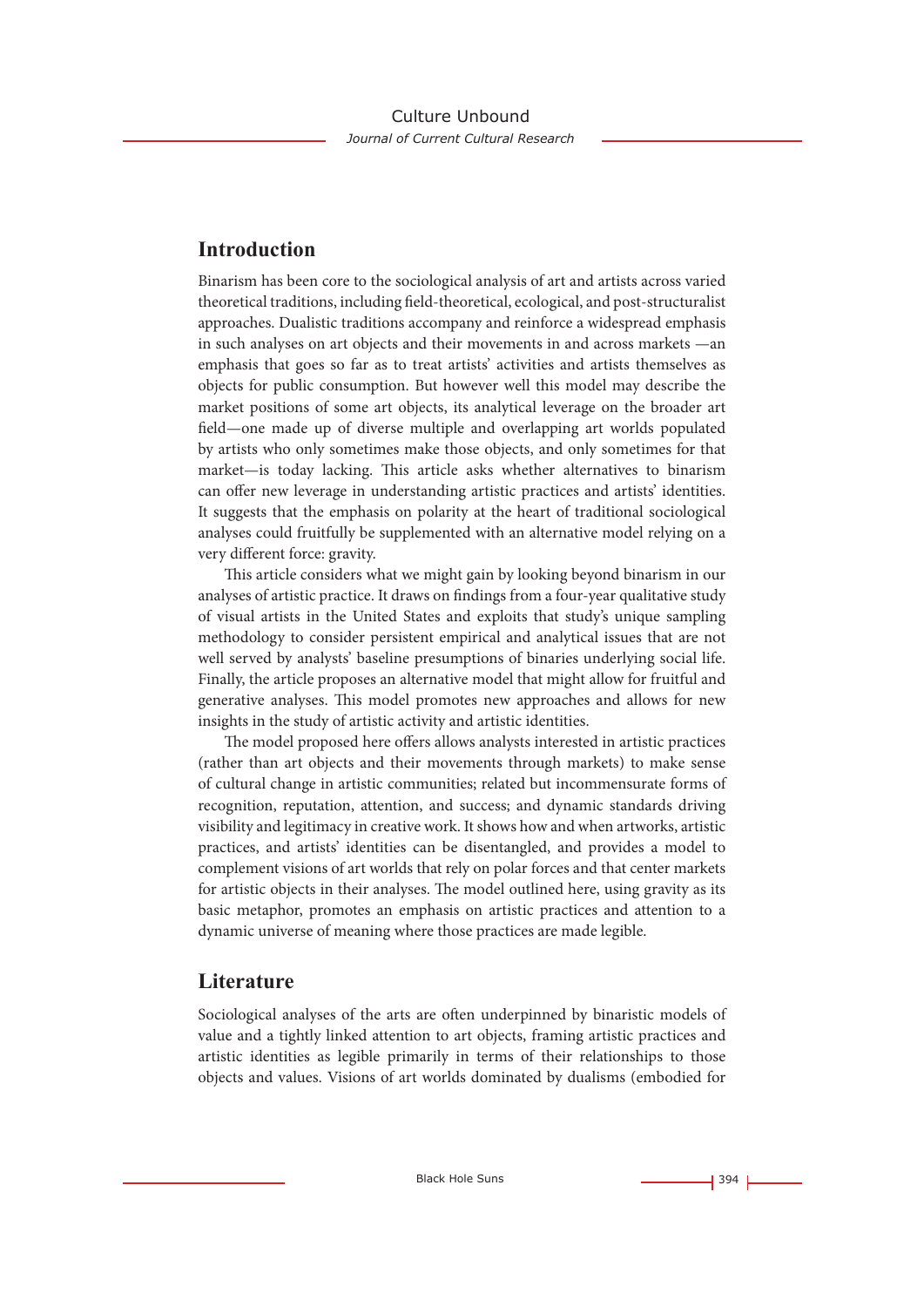the purposes of this discussion by the Bourdieusian field, as discussed below) are excellent theoretical tools for understanding the movements, meanings, and value of art objects in markets. The economism at the heart of field-theoretical models of cultural fields is well documented, though authors often specify their focus on economic activities not as market activity but in more general terms like "competition" or "domination" (Abbott 2005, Bourdieu 1993). But however well this model may describe the market positions of some art objects, its analytical leverage on the broader art field is today lacking.

Centering objects presents problems for at least two kinds of analyses. For those concerned specifically with artistic careers and incomes, the vast majority of artists in the US neither structure their lives around a winner-take-all market nor an economic-world-reversed; rather, they live in an economic world obverse, one where both sides of the coin are visible at all times and careers are made through purposeful and agentic movement through multiple markets (Gerber & Childress 2017b). For those interested in artistic and creative practices both within and beyond artistic careers, the issues of an object-centered view are even more obvious, even for analysts who retain a concern for value and valuation. Such an object-centered view of artistic work (in which salable artistic objects like sculptures and book manuscripts are the only legitimate outcomes and legible elements of artistic labor—an emphasis that goes so far as to treat artists' activities and artists themselves as objects for public consumption) neglects the vast majority of activities that compose contemporary arts practices. Unless we define artists narrowly as "people who make a living selling art objects," no useful definition of the visual artist involves a majority of people making a living through gallery sales, and by most definitions it's a very small minority (Gerber & Childress 2017a). An economistic, object-centered view neglects the vast majority of activities that compose contemporary arts practices.

This article takes the Bourdieusian vision of cultural fields as its foil, since it is both a powerful tool for some kinds of analyses and is a central perspective even hegemonic—in contemporary sociologies of the arts, and thanks to its tight fit to vernacular understandings of art worlds.<sup>1</sup> Generally, these analyses imagine cultural fields to be competitive arenas in which actors' dispositions towards cultural objects are determined by those actors' class status, and where position-taking by actors serves to consecrate particular kinds of objects. Bourdieu was concerned with the emergence of the work of art as a commodity and the related development of an alternative to commodity markets in the possibility of "art for art's sake" (Bourdieu 1983). In his formulation, cultural fields are bifurcated into a polar system, with two competing and contradictory sets of rules, stakes, and values. On the one side (the heteronomous pole), market forces drive status, power, and success; sell more tickets to your film, here, and the force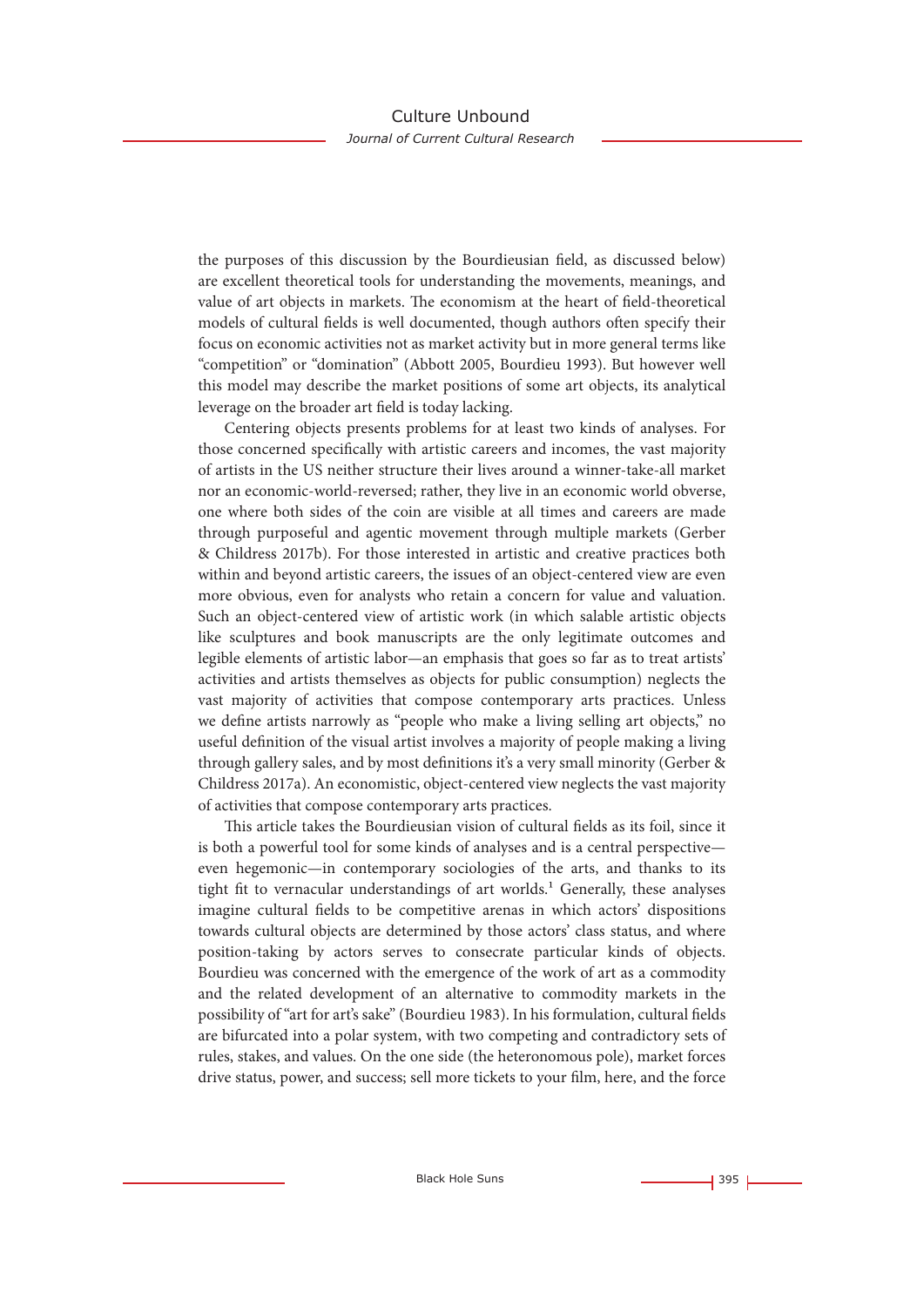of the sales numbers exerts its own authority. On the other side (the autonomous pole), the value of art is judged by producers themselves; in an art-for-art's sake realm, it's the critic and the fellow-artist whose voice matters in awarding acclaim, power, and consecration. The metaphor of the two poles, since they encompass competing value-systems, promotes an electromagnetic vision of social forces. Artists, viewers, and art objects themselves push ever farther away from one another and towards a kind of singular purity: "the duality of the principles of hierarchization means that there are few fields (other than the field of power itself) in which the antagonism between the occupants of the polar positions is more total" (Bourdieu 1983: 327). The binarism at the heart of the Bourdieusian field is not incidental, but structures contemporary uses of the theory: witness the vast literature focused on the ways that features clustered at the far end of one pole symbolically "pollute" actors and objects aiming for consecration on an opposite pole (e.g. Heise & Tudor 2007, Solaroli 2016). Nor is the focus on art objects simply circumstantial. The apparent solidity and relative stability of objects have made them the ideal articles of analysis for these studies, allowing the observer to rank-order and categorize an array of objects as a window into messier and less durable social interactions.

Contemporary sociological theory shows concern about the all-encompassing claims of dualistic theories (e.g Mears 2011, Stark 2009, Thornton, Ocasio, & Lounsbury 2012, Zelizer 2011), and qualitative studies focused on artistic practice find that such practices are only intermittently and problematically oriented to artistic objects (Blanco, Schuppert & Lange 2015, Klett & Gerber 2014, Lindström 2017, Lund 2013, Scarborough 2017, Schwarz 2016, Wohl 2015: 201). The real-world applicability and leverage offered by binary distinctions between (for instance) autonomous and economic values remains a question for many researchers, and it should be clear that a focus on art objects as the primary proxy for artistic practice is incomplete at best and, at worst, profoundly misleading. Sociologists have long questioned the degree to which Bourdieu's theorizing can be applied wholesale to new contexts (Hesmondhalgh 2006; Lamont and Molnár 2002), and many now work towards unfaithful but potentially fruitful extensions of his theories (de Boise 2016; Buchholz 2016; Krause 2018); this paper takes Lamont's suggestion that, rather than revering the model laid out in Distinction and after, we take it as the generative contribution it is and use it "to think with" (Lamont 2012).

Binaristic models work well for thinking about art objects as market objects. And if you begin with art objects in your analysis of art worlds, it's not surprising that you can find a competitive, dichotomous field with all the position-taking and power plays that we find in the markets for objects. But the closer to artistic practice the researcher stands, the more they will struggle to fit dualistic, object-oriented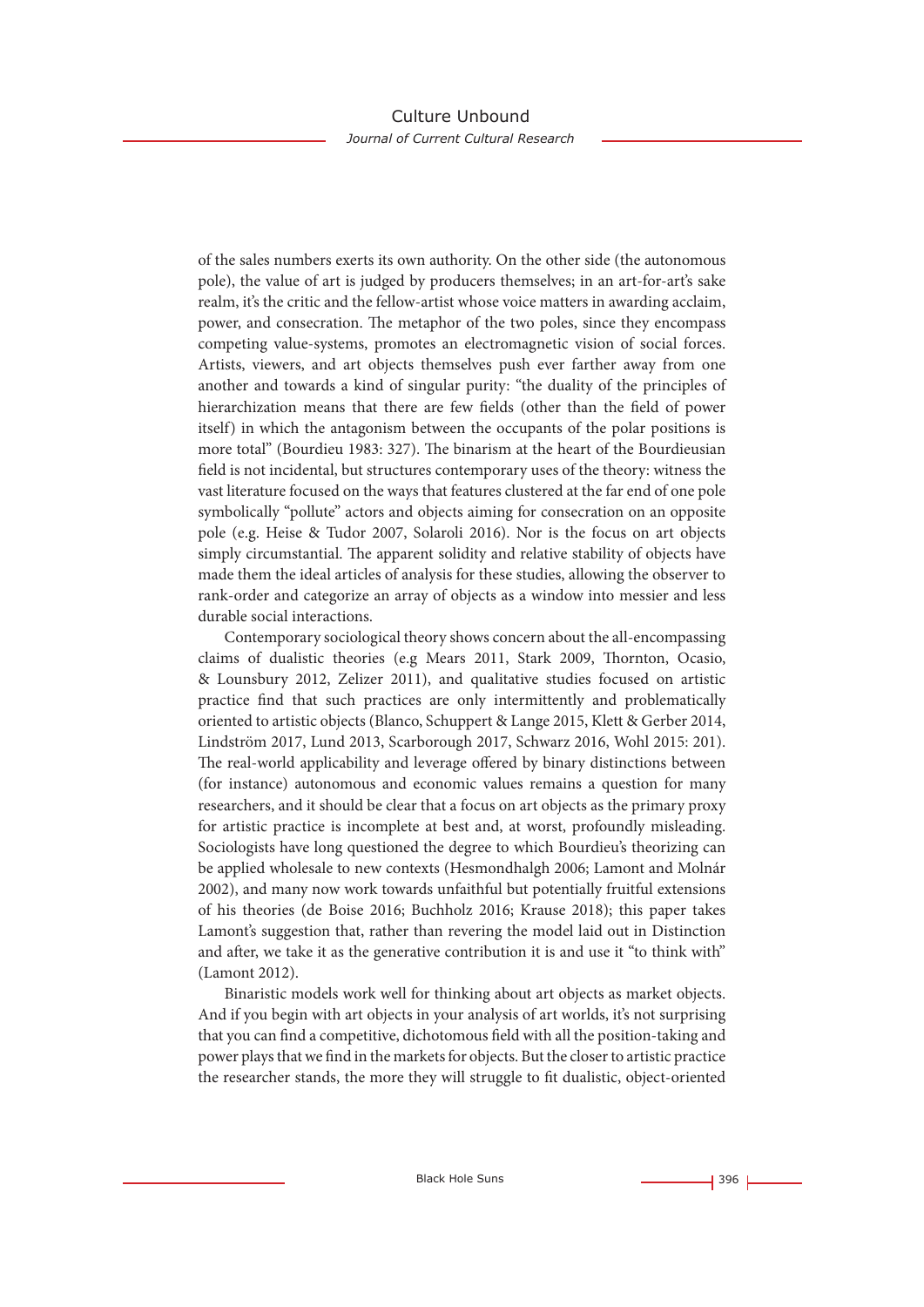theoretical models to their data, unless they avoid the messy realities of artistic practices by effectively selecting on the dependent variable—conceptualizing the relevant population and sampling frame through the very dualism that they then use to analyze art worlds.

Binarisms abound in social theory, of course; sociologies of the arts that draw, for example, on structuralist and post-structuralist approaches draw their binarism not from competitive market assumptions but from their semiotic heritage. These analyses, with their emphasis on meaning in cultural fields, show how aesthetic experience is intimately tied to moral life (Malczewski 2016), outline the ways that artistic legitimation taps into affective and meaningful foundations (McKernan 2018), and demonstrate the ways that metaphorical meaningmaking allows actors to navigate local and global markets (Kharchenkova 2018). And contemporary analyses often aim to bring interpretive methods into conversation with field-theoretical and ecological approaches (Alexander and Bowler 2018). But built as they are on a science of signs, research in this tradition has a tendency to neglect all that does not conform to the patterns of our language (Howes 2005). And the persistent focus on public discourse in these analyses of meaningmaking holds some pitfalls. In a bid for legibility, our discursive lives can be dominated by the failure-success dialectic of competition and economic logic, most especially when we speak in public (Gerber 2017); attention to public discourse often indirectly points researchers back to a focus on objects and their markets.

This paper asks whether alternatives to binarism can offer new leverage on understanding artistic practices and artists' identities. It suggests that the emphasis on polarity at the heart of traditional sociological analyses could fruitfully be supplemented with an alternative model relying on a very different force: gravity.

# **Methods**

This paper draws on illustrations from a study using 80 in-depth interviews and participant observation fieldwork in four regionally defined art communities in the United States. The material I draw on below has been strongly influenced by a unique selection strategy, one that allowed me to speak to a far more diverse sample of artists than standard population narratives could have. For this project, I defined "visual artists" as individuals who had publicly exhibited visual artworks (e.g. painting, sculpture, and other forms shown in institutions such as museums of contemporary art such as video and performance) in the year prior to our meeting. This criteria both restricted the relevant population to those known to be practicing art by at least a small public and opened its arms wide to capture many artists that would be either excluded or simply invisible had I relied on another strategy (e.g. holding an MFA, or making a majority of one's income at art practice,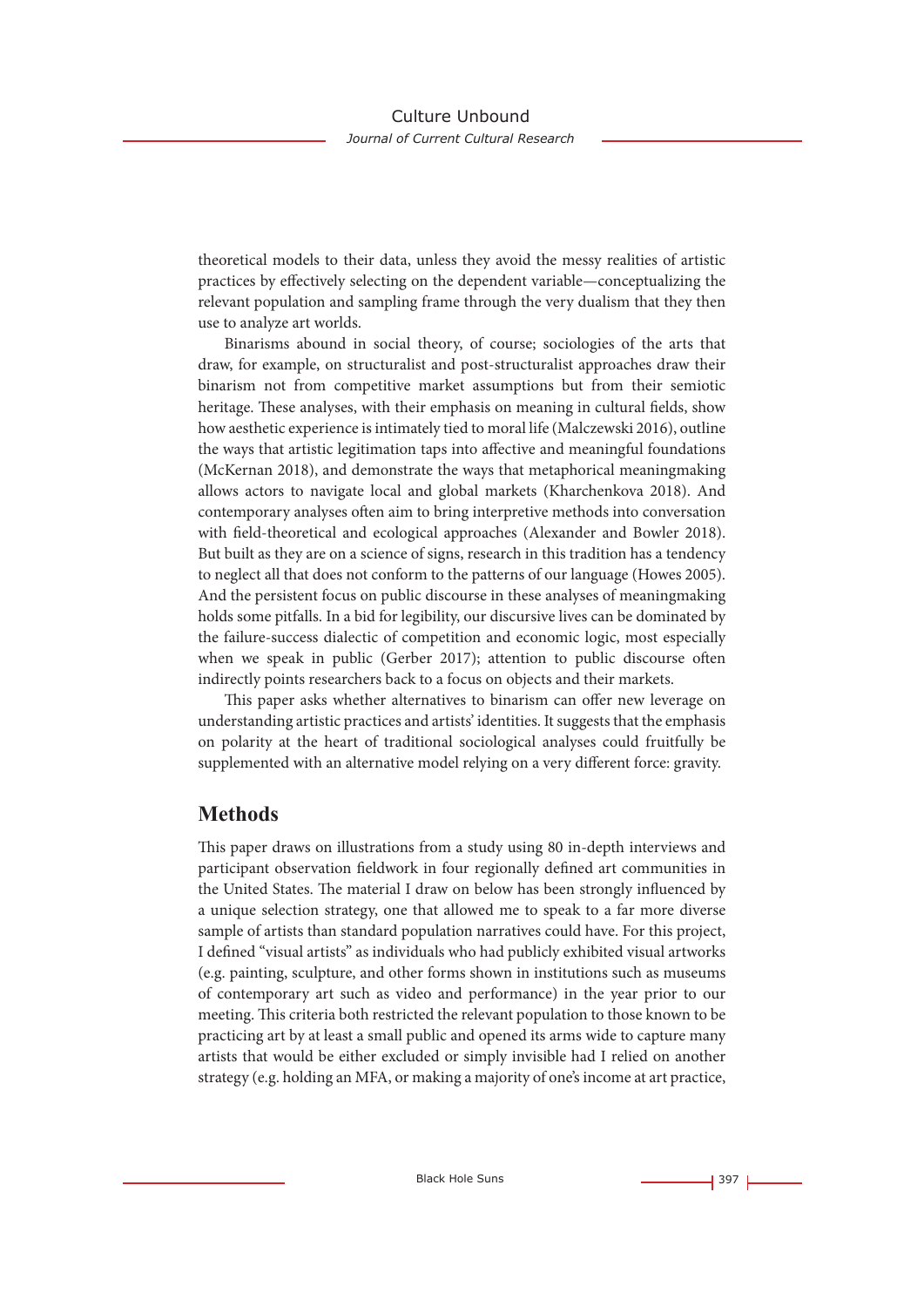or the more-common snowball or respondent-driven sample). I aimed in my operationalization of "exhibition" to include as many of the kinds of sites where art is shown to the public as possible, including regional and urban/rural variation: galleries and museums, to be sure, but also rural art crawls, airports, churches, municipal offices. For each of these presenting institutions, I constructed a roster of artists who had exhibited through said institution in the past year, and then narrowed the roster further to living artists either born in or living in the United States. From each roster, I then selected 5–10% of artists at random to contact with an interview request; almost all artists contacted agreed to an interview.2

Defining visual artists in terms of practice—by having shown work publicly in the last year—allows for a sample that allows for wide variation along occupational and economic lines, among other dimensions. The sample includes extreme diversity along dimensions like occupational commitment and success in the fine arts, education, income level and type, gender, age, race, class background, and other dimensions. It includes artists working full- and part-time in organizations both in and outside the art world, as well as artists who work on a freelance basis, artists who work for themselves in many forms, and artists with no incomes. The discussions below are very likely shaped by the diversity of my sample compared to studies with simpler criteria for inclusion or exclusion. Logistically, I would not recommend others follow my lead, but I believe that my ability to make the arguments that follow relies more on my unique sampling strategy than on any other single feature of the study.

In the study I focused especially on one window into individual artists' valuation of their own practices by looking at artists' narratives of investment and their expectations around returns on investment. I consider artists to be speaking of investments in their practice when they refer in one narrative (a story with a discernible beginning and end, of which there were many in each interview) to finite resources (for example, time, money, space, or energy) committed to their artistic practice, and also link such resource commitments to presumed, hoped-for, or past specific outcomes (sales, visibility, employment, the development of new skills or relationships, happiness, and so forth) of such resource commitments.

I return to this study here with a nagging question in mind: the complexity enclosed in the apparently simple statement that someone had "quit" making art. In my fieldwork I met people who told me they once had worked as artists but had now quit; artists regularly told me about friends and acquaintances who had "quit" making art during interviews. These statements were rarely as straightforward as they had seemed, and no matter how the analyst defines the category of "artist" these quitters had not always clearly abandoned the category. A practice-focused approach showed that the "quitters" had only very rarely actually stopped doing the things they had been doing: they still painted, made photographs, danced,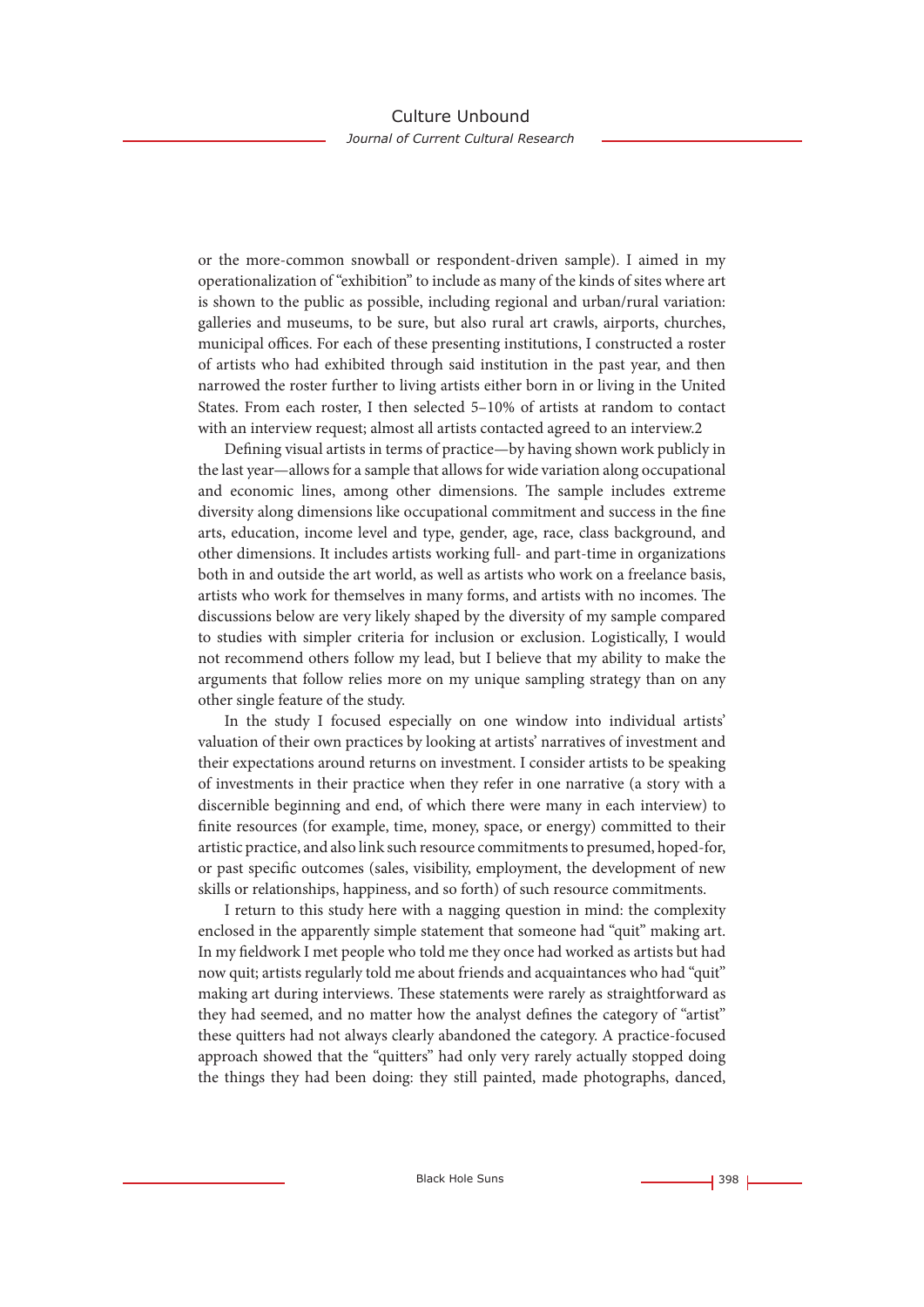made music, wrote. They went on, much as before—but what they did stopped making sense, or made a new kind of sense. Some, to all appearances, were still "artists" in every sense of the word—they made things that looked like art objects, exhibited them in art spaces, sold them to people who believed themselves to be purchasing artworks—but agreed with those who insisted that they'd "quit" making art.

These stories of artists who had quit making art came up again and again in my interviews and fieldwork. They were uncomfortable and complicated in the same way as conversations about what counted as an artist's "own work" were: that was a term that artists used over and over, but when asked to define it they squirmed, and struggled to draw lines, and told stories about change over time and about activities in relation with other activities. The issue of quitting provides an entry to the issues that underlie this article. Understanding what these artists were trying to articulate requires distinctions between artworks, artistic practices, and artists, and understanding when and how that distinction matters. It can help us to see when an emphasis on objects leads us astray and how artists themselves make meaning in a universe much more complex than the art/commerce binary that dominates both the vernacular and sociological imagination.

In the following, I very briefly outline four accounts of value that are widespread in contemporary arts practice in the visual arts in the United States, discuss the ways that these four accounts structure meaning and value within the arts field, and then move to the conceptual argument.3 The illustrations from empirical material ground the conceptual argument in a particular art world: visual arts practice in the United States. I show how binaristic models, exemplified by Bourdieu's model of cultural fields, fail to capture important features of this cosmology of value before turning to an alternative force—gravity, rather than polarity—to propose a model that foregrounds movement, interaction, tension, and historical change. In closing, I discuss potential applications of a gravity-focused approach outside of arts field and highlight the benefits of a gravitational model.

# **Value in Artistic Practice**

Four accounts of value are widespread among artists in the United States today; these are the logics that artists draw on when they tell stories about investments —resources committed to their practice linked to specific presumed or hoped-for or past returns.

*Pecuniary* accounts are bottom-line, bread-and-butter accounts of value; artists talk about sales, cash money, spreadsheets. In pecuniary accounts, the time implied between investment and return is relatively short-term and specific. "Clock time", with its attendant busyness and density (Snyder 2013), structures accounts.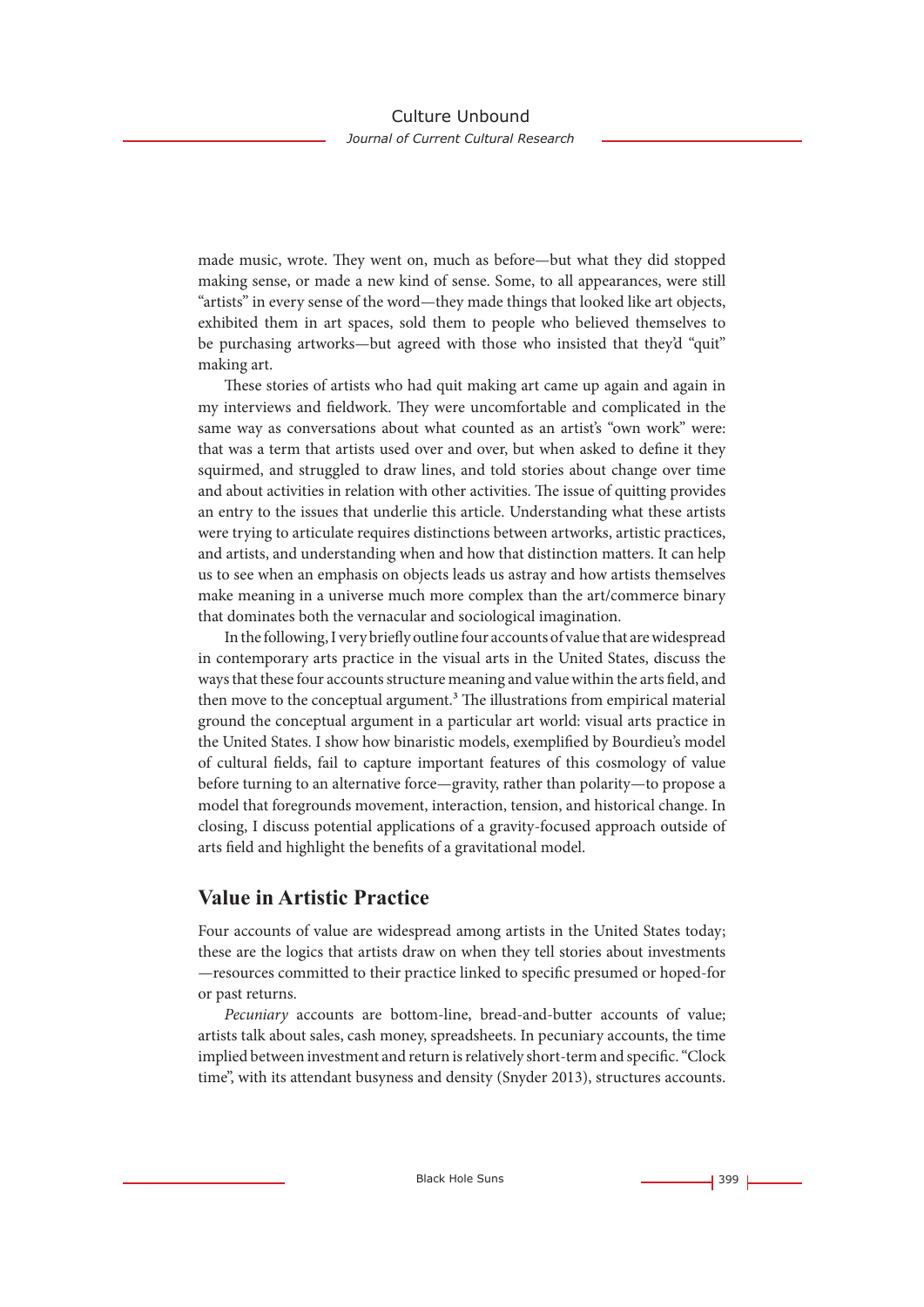Artists regularly use numerical justifications and make on-the-fly calculations in the process of accounting for investments in pecuniary accounts. Such accounts are oriented to a commodity market—a market that trades in art objects. The logic of this commodity market dominates pecuniary accounts, such that when artists use pecuniary accounts they often fit ephemeral and nontraditional practices to such a logic—they speak of performances as "objects," for example.

*Credentialing* accounts can be seen when artists when artists point to teaching or commercial work, when they say they "can always teach" or use skills gained through artistic practice to occupy specific positions in the labor markets. The time implied between investment and return is long-term and uncertain, and these accounts are oriented to a labor market, where skills have value. The ideal artwork in credentialing accounts is defined by its technical superiority, and the ideal space of these accounts is the art academy. In both pecuniary and credentialing accounts we see artists entering the world of market work and paid employment as artists in ways that both make sense to artists (who have for centuries sold artworks, taught others, and applied their skills outside of art worlds) and in a world of jobs, in which selling one's products, skills, and time by the hour or by the piece are normal ways to calculate worth and value (Biernacki 1995).

*Relational* accounts discuss an art that aims for interpersonal and communitarian outcomes, and promote artistic practice for the benefit of society as a whole and for both artists and audiences as citizens. Relational accounts of investment and return transcend clock time, displaying instead both task-oriented and generational understandings of time. Numerical and calculative justifications do not appear, and the relevant market is unclear. These accounts are rarely legible as explanations for investments to those outside the field, though like vocational accounts they involve widely shared meanings within the field of art and are readily understood there. They are strongly rooted in art worlds but oriented to a wide public; the ideal space for these accounts is public space, and the ideal artwork is one that sparks public debate. Relational accounts point to a belief among artists that their practices are, at the very least, good for society and, at best, transformational.

Finally, *vocational* accounts are arguments that activities we do for love have real value, as when an artist says, "When I say time for myself, I mean time for my work". Vocational accounts often differ strongly from either pecuniary or credentialing accounts. Time is irrelevant to narratives of investment and return; it is suspended, transcendent, and has much more in common with the task oriented time described by Thompson (1967), including its lack of division between "work" and "life", than with modern, regulated clock time. The ideal space of such accounts is the home studio—domestic, but set apart from everyday life. There is no ideal artwork in vocational accounts. In fact, the outcome of artistic practice is often minimized as irrelevant.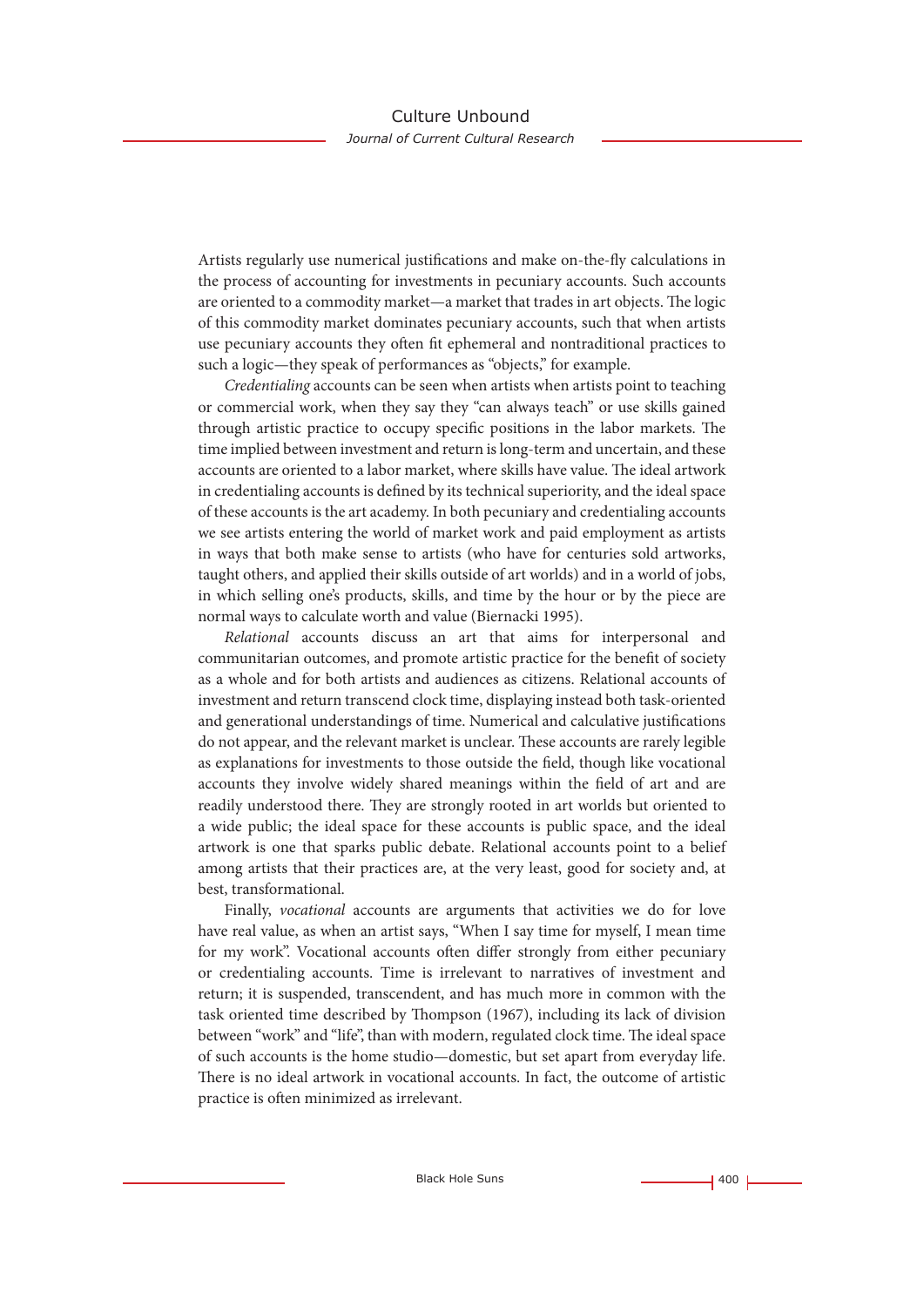For the purposes of this article, we can consider each of these four accounts to be ideal types (Adams 2005). These ideal types discussed here are neither mutually exclusive nor personal traits; artists use first one, then another type of account in patterned ways when they account for the value of artistic practice. They are both time- and place-specific. As I have discussed elsewhere, they are the result of a valuation process that can be seen more generally in fields that have undergone an occupational turn, and while the process is generalizable the outcome of that process (the specific accounts of value) discussed here is specific to artistic practice in the United States at the present time. With these accounts, artists draw a landscape of value that they traverse themselves. But questions remain: how do they envision the landscape they traverse, and how do they move within the map they have drawn?

At first glance, one might imagine a dichotomy between instrumental and evaluative accounts that could be applied here—a binary to neatly divide these accounts into a cross-classification table, with the clear logical distinctions (some accounts relying on numerical justification, others eschewing them entirely) requiring us to imagine that juxtapositions between apparently incompatible accounts are mere compromises or ambiguities: temporary and fragile, rather than potentially constitutive of a field of practice (Boltanski & Thévenot 2006; Stark 2009). But artists use such ostensibly irreconcilable accounts together regularly, and a close look shows that they do so in patterned ways to do specific things. Pecuniary and vocational accounts, for example, are used together by artists to position themselves, their practices, and their works as both serious (occupationally committed) and called—as doing it for love *and* for money. Only the analyst committed to the structuring power of binarism—a set of assumptions Zelizer has termed the "hostile worlds" school—can avoid seeing such discursive practices as meaningful and potentially world-making (Zelizer 2011).

One of the easiest places these can be seen is in discussions of one's "own work", where the push and pull of pecuniary and vocational accounts are central to artists' understanding of the category. The question of what counts as one's "own work" is fluid and complex in the arts, and is an issue I have considered at length elsewhere (Gerber 2017) The issue is rarely straightforward, and the careful analyst will quickly find that there is relatively little agreement between artists on what should be included in the hallowed category, and—even more disconcertingly—artists' feelings and accounts can change, with a practice considered rewarding, creative, and likely to result in one's "own work" being suddenly or retrospectively recast as "just a job" or otherwise not one's "own work". Artists do a good deal of discursive work to both legitimize what they see as their "own work", always using at least two accounts of value in concert to position such work in a particular universe of value. This is easily seen when artists are required to defend a particular artwork against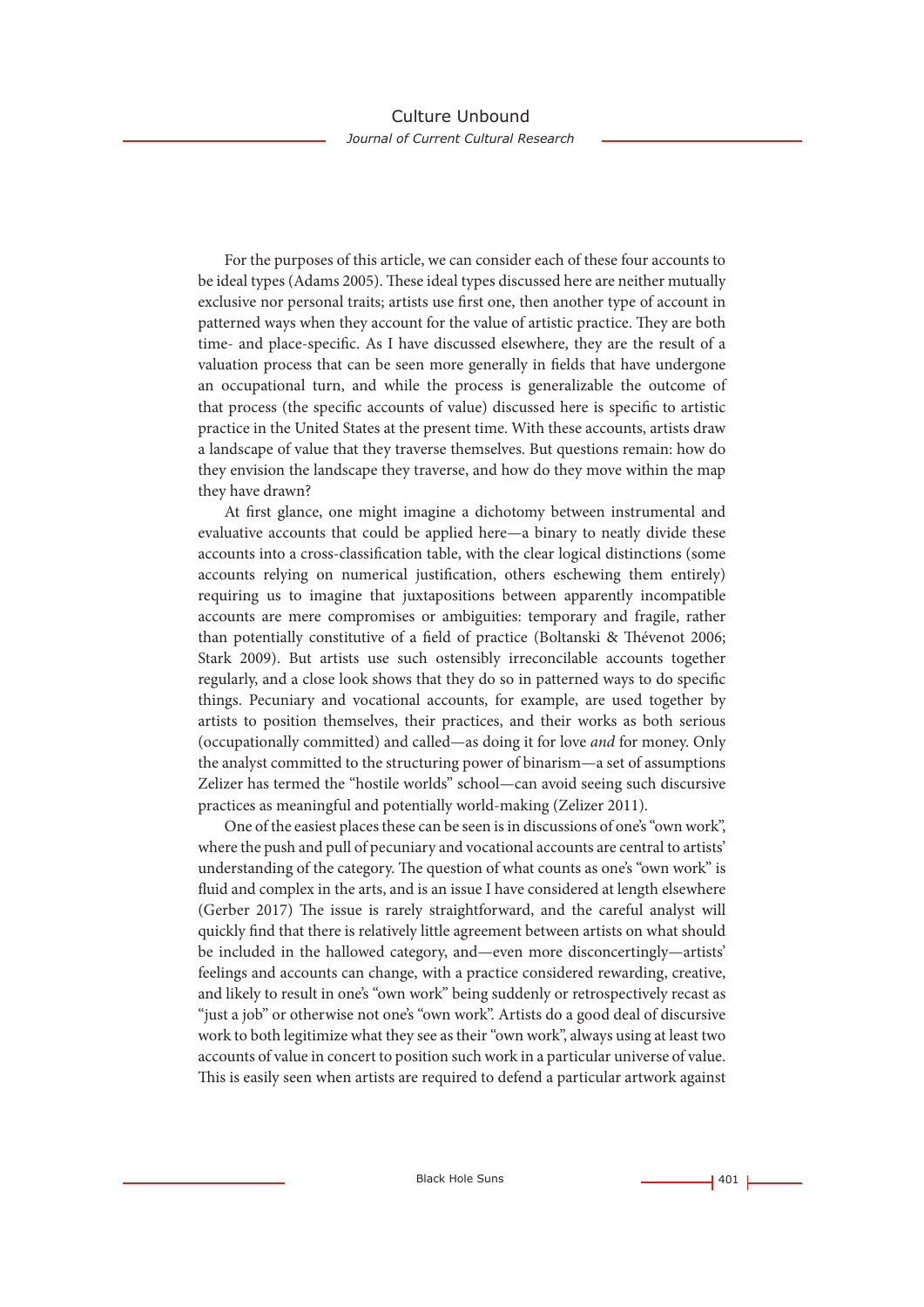a critic: interweaving distinct accounts to show that they aren't *simply* motivated by pecuniary, or credentialing, or relational, or vocational motives. Legitimacy requires a careful dance to show balance amongst these accounts. Artists do even more discursive work to delegitimize the artwork that they see as not (or no longer) "their own", intentionally using only one account of value to show how out of balance such artworks are—out of step with their understanding of the art worlds they move among. Another rich vein of these apparently contradictory narratives can be found amongst artists' talk of "quitting" and the discursive work necessary to explain that an artist that to all observers appears to be carrying on much as before has in fact "quit" artmaking, as discussed above. Understanding what these artists were trying to articulate requires distinctions between artworks, artistic practices, and artists, and understanding when and how that distinction matters. It can help us to see when an emphasis on objects leads us astray, and how artists themselves make meaning in a universe much more complex than the art/commerce binary that dominates both the vernacular and sociological imagination.

# **Two-by-two Tables and Coordinate Planes**

As discussed above, the analyst can of course imagine a dichotomy between instrumental and evaluative accounts that could be applied to the accounts artists give, neatly slotting types into a two-by-two table. Recall that the Bourdieusian analysis imagines cultural fields as competitive arenas bifurcated into a polar system most often imagined as a coordinate plane, with the x-axis representing a dualism between autonomous and heteronymous art representing two competing and contradictory sets of rules, stakes, and values and the y-axis representing consecration. Such a system allows our ideal types to exist along continua and to be mapped to understand their place and role in competitive arenas. If we adopt the Bourdieusian view, we have the added confidence that comes with a close fit to the vernacular view of the art world: a coordinate plane mapping cultural and economic capital, a dualistic model allowing for purity of orientation, focus, and identity as artists and artworks are positioned further and further out from the center along an x-axis. Once the analyst imagines the world in terms of such polarities, it can be hard to recall other forces that might be at work. But as puzzles like the issues of one's "own work" and the complicated reality of those who had "quit" making art show, if the analyst wants to understand today's art worlds the polar model is not always the right one—at least for the analyst that hopes to understand the lives of the vast majority of artists working today, rather than the lives of a few art objects.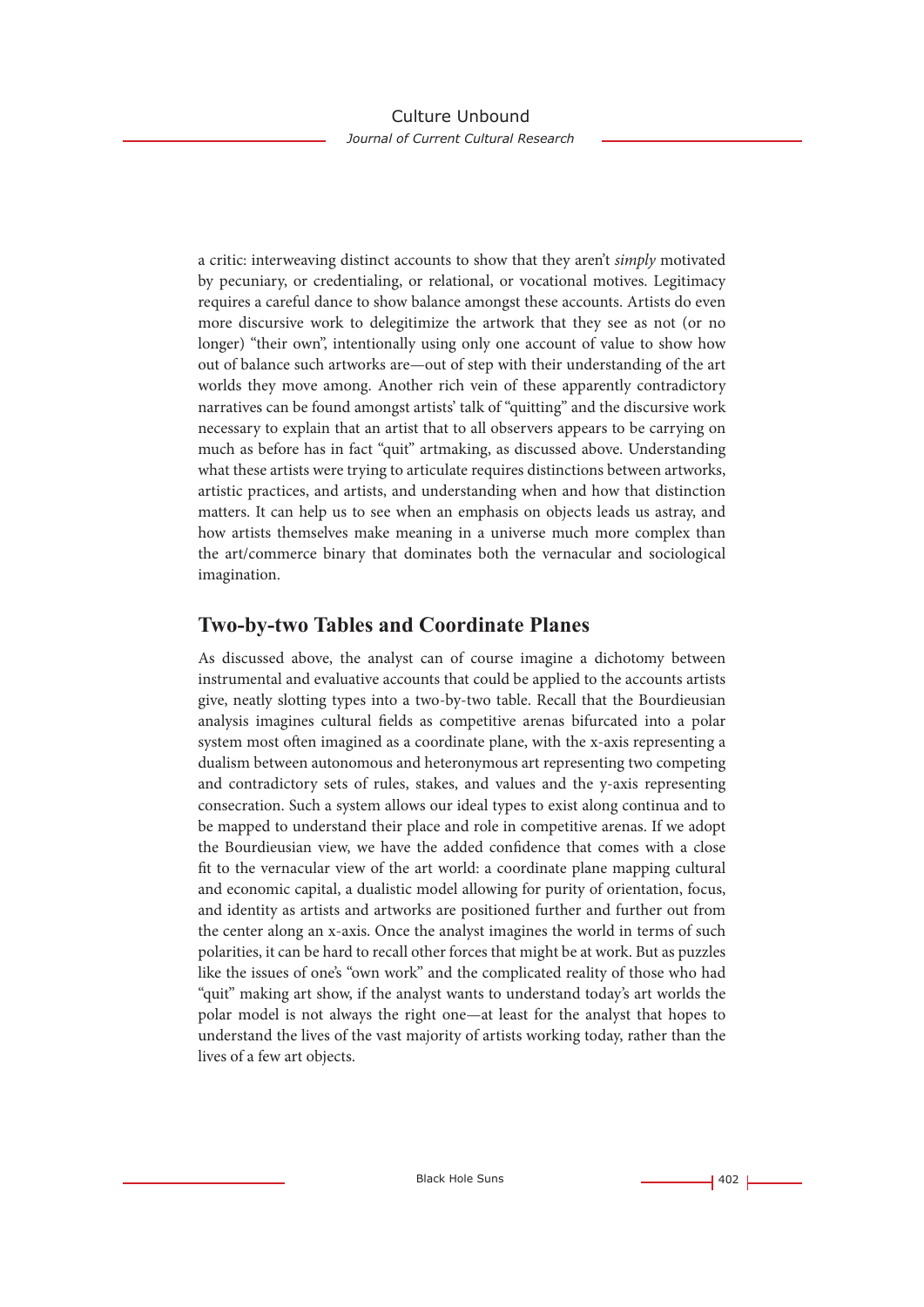Attempts to modify the Bourdieusian model show how the binarism at the heart of such models resists significant adaptation for studies that hope to encompass artistic practices and identities alongside art objects. We might begin such an exercise in diagrammatic theorizing (Silver 2018; Swedberg 2016) by simply mapping the four accounts of value discussed above onto Bourdieu's coordinate system—retaining the y axis but replacing the x with two axes, creating a sort of three-dimensional space. Here, artists populate and navigate a field in three dimensions: an octahedron with Bourdieu's y-axis running through two vertices and the center of its base.



But two issues immediately arise in the attempt to fit empirical materials to this model. First, because the relationships between these x and z vertices are historically and locally dependent, those axes need to be mobile, to sometimes push together and move apart. As the analyst plots points—individual artists, particular practices—the model needs to allow for particular ideal types to be at one moment quite similar to another, at another moment diametrically opposed: at one point credentialing and vocational accounts look like polar opposites, while later they might sit in neighborly comfort, allowing for a particular way to make sense of artistic practice.

The second empirical issue came with my inability to represent a meaningful distinction between the ways artists acted in the world of practice I had seen and the way their identities, practices, and artworks moved within the provisional figure: the place and relative value of something like purity. In Bourdieu's model, an excess of autonomy—going too far down the art-for-art's sake road—is dangerous, of course, for the heteronomous-pole artist, but only solidifies the autonomous-pole artist's commitment; the only danger is to that artist's wallet. To gauge the fit between my data and the provisional model, though, it was crucial that artistic identities, practices, and artworks could negotiate two or more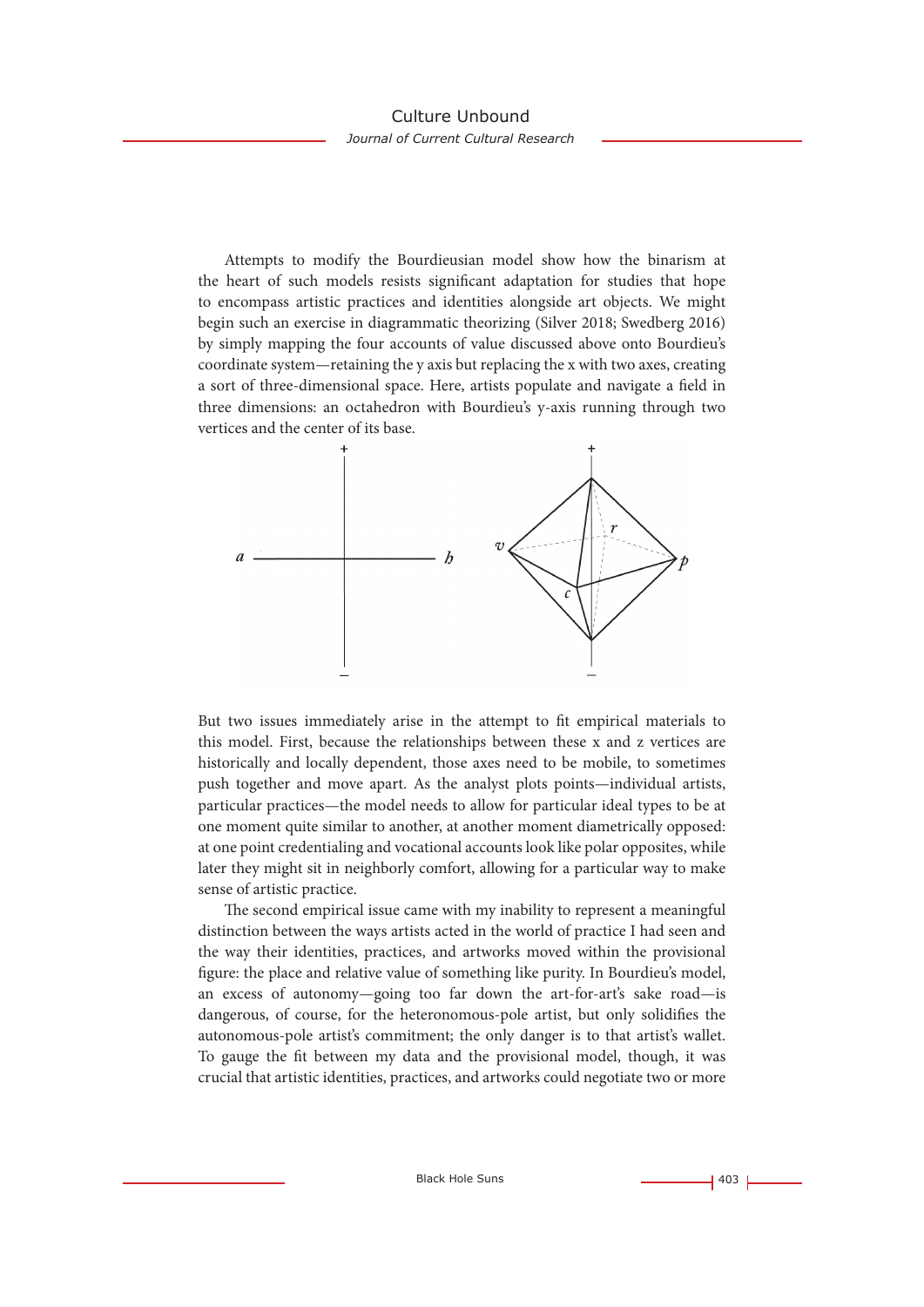accounts of value simultaneously if they hoped for legitimacy of any kind. Both puzzles discussed above—the question of one's "own work" and artists' "quitting" —showed how poorly the notion of purity worked to structure an understanding of artistic practice.

People like to say that artists don't talk about money; we know that's not true, but we keep saying it, keep pointing to some taboo. I have argued elsewhere that when we say artists don't talk about money our thoughts are structured by a particular caricature—a soulless artist-as-speculator—and that it's only one of the caricatures that guard the boundaries of the world of legitimate contemporary art practice (Gerber 2017). The Sunday painter represents the limits of vocationalism, and the resume-building savvy of the artist too concerned with building the credentials for an illegitimate future points to another path away from legitimate practice; finally, the outer limits of relational accounts of value—too-tight friendships or obviously exploitative ones—structure artists' stories and their critiques of others. Each ideal type allows for sensemaking, but also provides an exit route; too much autonomy, then, and the artist runs the risk of "quitting" leaving (or being shut out of) the art world entirely, no matter their activities. The base's vertices don't represent goals or pure figures; they are, instead, caricatures bogeymen that mark the boundaries of legitimate artistic practice, each of them a cautionary tale.

Alongside these two empirical problems, two more fundamental conceptual issues emerged through these attempts, both having to do with the nature of the axes in this Cartesian space. First, the ways that the vertices were labeled constrained what the model made possible; specifically, no matter how much the angles between my vertices expanded and contrasted, the model still imagined relationships in terms of dualisms; there was no way out of a static polarity. Second, adding dimensions to the coordinate model only works if we can assume that each dimension is independent—a difficult assumption given the historical and institutional forces at play in the development, dissemination, and uses of ideal types in this context. To think beyond binarism, the analyst needs to remove the architecture that constrains our view of the ways that meanings can change over time, to imagine a conceptual model that does not force ideal types into dichotomies.

Finding a way out of dualism makes it possible to imagine action taking place outside of competitive relationships and the kinds of position-taking that can model many market relationships but does not always offer traction on other kinds of activity. A path away from dualism can also make it easier to think broadly about how meanings might change over time. If we allow ideal types out of dichotomies, we allow that, for example, the vocational activities of the future the things we do for love—might align entirely with today's credentialing accounts.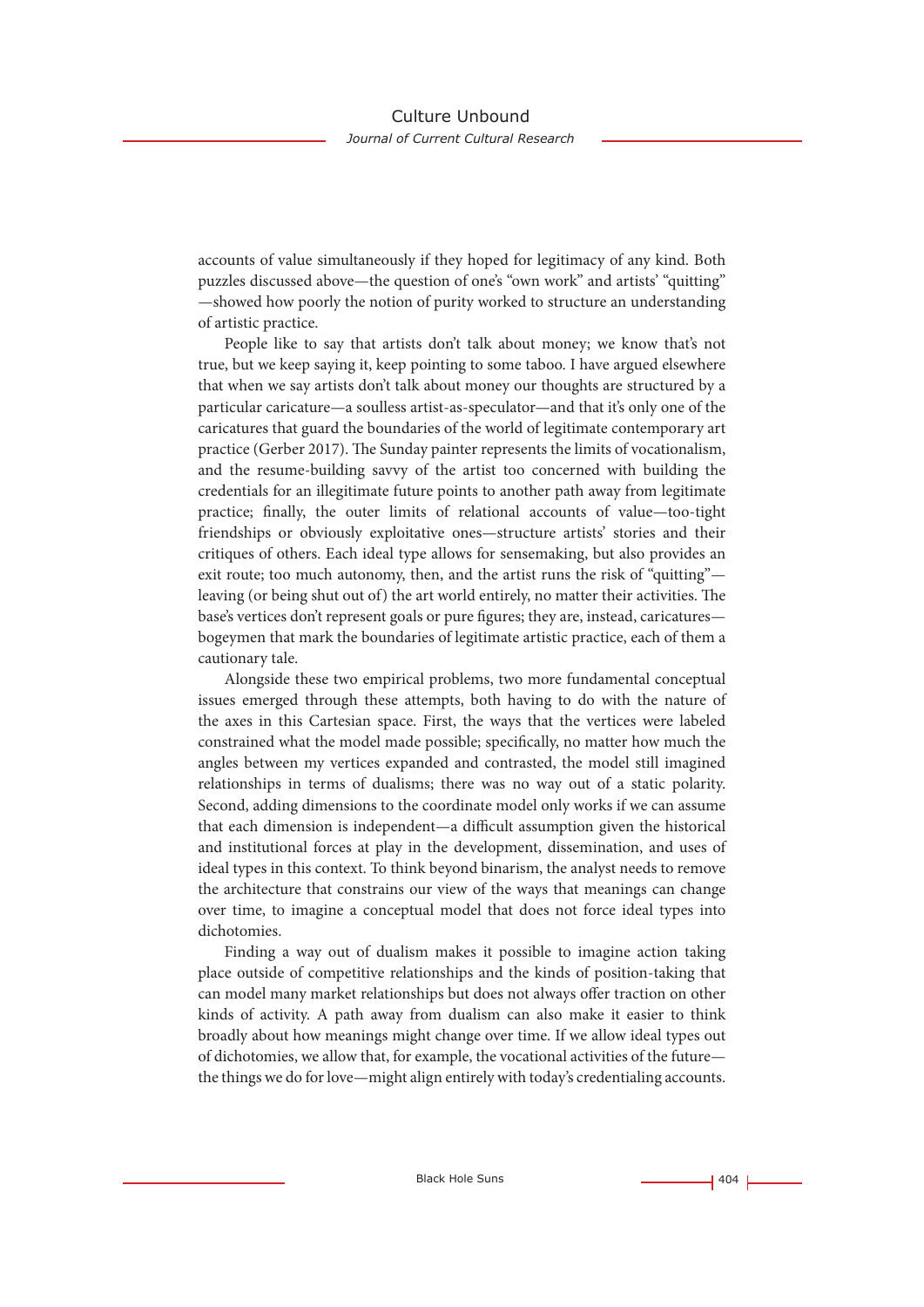It's not impossible to imagine; think of today's do-what-you-love ideology, the ways it is aligned with the moral imperative to work—and then try to hold on to the belief that doing what you love and doing it for money are always and forever diametrically opposed.

Despite what I have outlined as some of the blind spots of the dualistic view, an alternative must be structured somehow; the data show that accounts of value aren't applied willy-nilly. There are, of course, patterns in the ways that these four ideal types are deployed on the ground; each is constrained by culture, history, prior use. To understand how they constitute a field of practice, the analyst might need to look beyond the two-by-two tables and coordinate planes so common in sociological theorizing and imagine new forms, with new forces at play.

### **Black Hole Suns**

Here, I outline one such form: a gravitational model that allows the analyst to model, fit, and make sense of data that otherwise risks being discounted as epiphenomenal or trivial and, more importantly, allows the analyst to think differently, to generate new theoretical ideas and new empirical questions and to imagine new ways to answer such questions.

Using gravity as the force at play in a model offers an intuitive way out of the stable oppositions of binarism and can help us capture the ways that individuals and their actions make sense in a specific universe of meaning without forcing them into fundamentally competitive and economistic relationships. Here, imagine ideal types as four bodies orbiting one another; each one laden with meaning, the relationships between them structuring a field of practice.

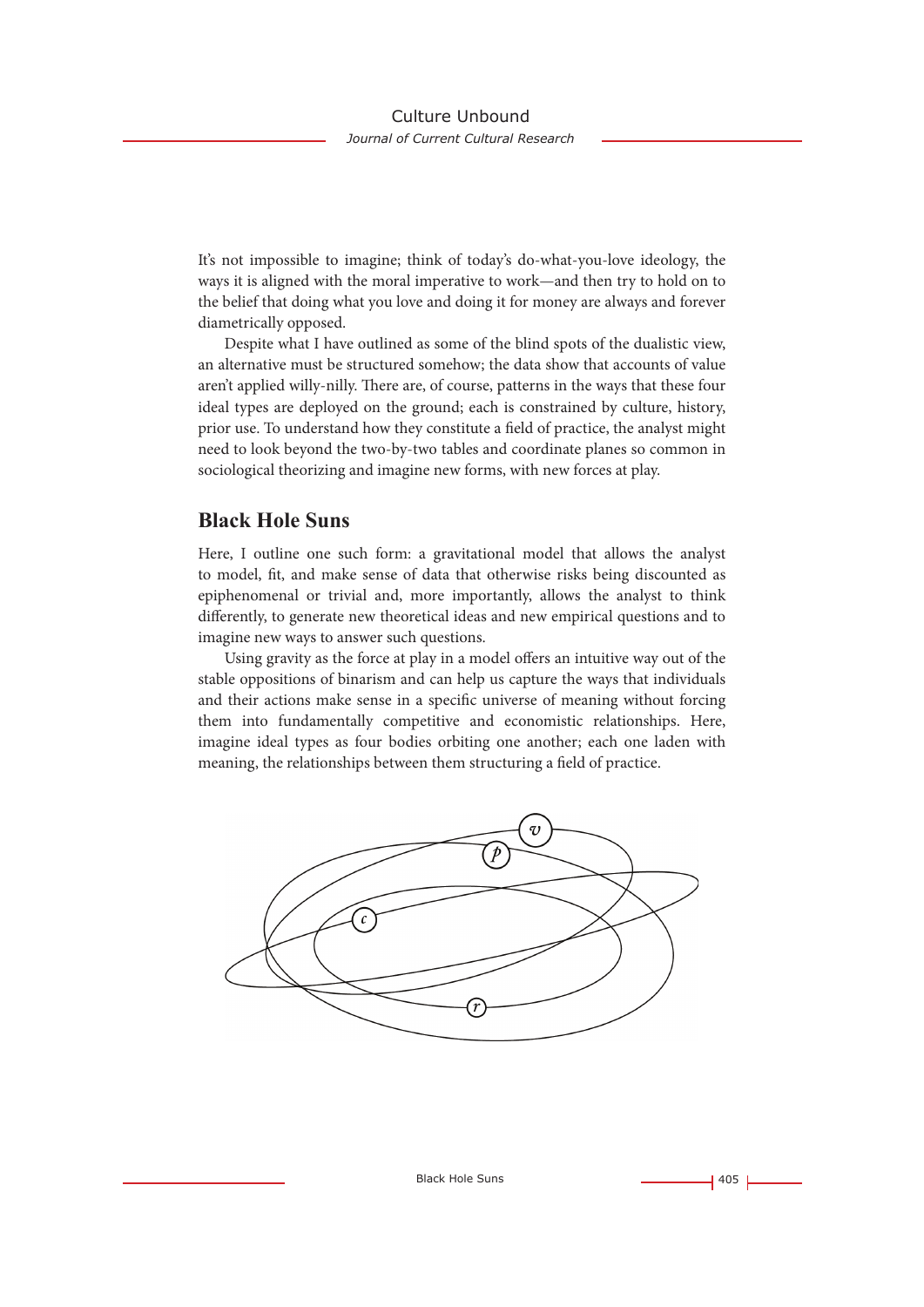While our persistently geocentric imaginations can make it difficult, it's fruitful to imagine these bodies in orbit not as planets revolving around some single sun but, instead, as a group of suns orbiting one another—a type of constellation that we now know to be common throughout the universe. These celestial bodies vary in mass and age, and their trajectories are interconnected. For some questions, there are specific benefits to choosing gravity over polarity. Here I outline four ways that a gravitational model can help the analyst to think productively about persistent issues in the sociology of the arts.

First, this model promotes an emphasis on both practice and cultural change. Patterned changes in the relationships between different ideal types make a new kind of sense if the analyst imagines them existing not in stable opposition to one another but rather in slow, varying orbits together—sometimes accounts appear to be quite far from one another, but then they seem to meet and dance together for a moment or a generation. They are bodies in motion, and their movements are not random. Even the number of bodies in orbit is subject to change: on occasion new objects can be thrown into this gravitational relationship: isomorphic structures or other cultural debris can collide with, or splinter, or join one of the extant bodies. This metaphor allows for an image of cultural change that's both meaningful and, for actors, relatively legible: They have read their art history and their mentors made careers in a different age; they think that they see the future and where their field is headed. Artists and their activities, in this model, make sense through their relationships with these bodies in motion; their legibility is relational and contingent and historically specific, like in the real world.

Second, the gravitational model acknowledges and visualizes the ways that artists generally must manage overlapping but incommensurate forms of recognition, reputation, attention, and success. It can illuminate the issues represented by Bourdieu's y axis—consecration, success—in a new way, better modelling a field of diverse actors aiming simultaneously for multiple distinct but related forms of recognition, reputation, attention, and success. Here, artists and their activities can be seen to negotiate the four stars' gravitational pull (again, each sun representing an ideal type, an account of value), with the light reflected from each endowing the artist, practice, or artwork with diverse and varying kinds of success. At a given place and time, it will be likely that balancing a particular set of accounts will be more likely than other possibilities, given the changing configuration of accounts—two ideal types at one historical moment quite close together, at another moment distant and difficult to reconcile. This model reminds the analyst that accounts of value do not map neatly onto different sorts of people – instead, artists negotiate diverse accounts more or less constantly, working towards a color balance that will keep their practices and their selves safely illuminated in legitimacy and recognition. To extend the celestial metaphor,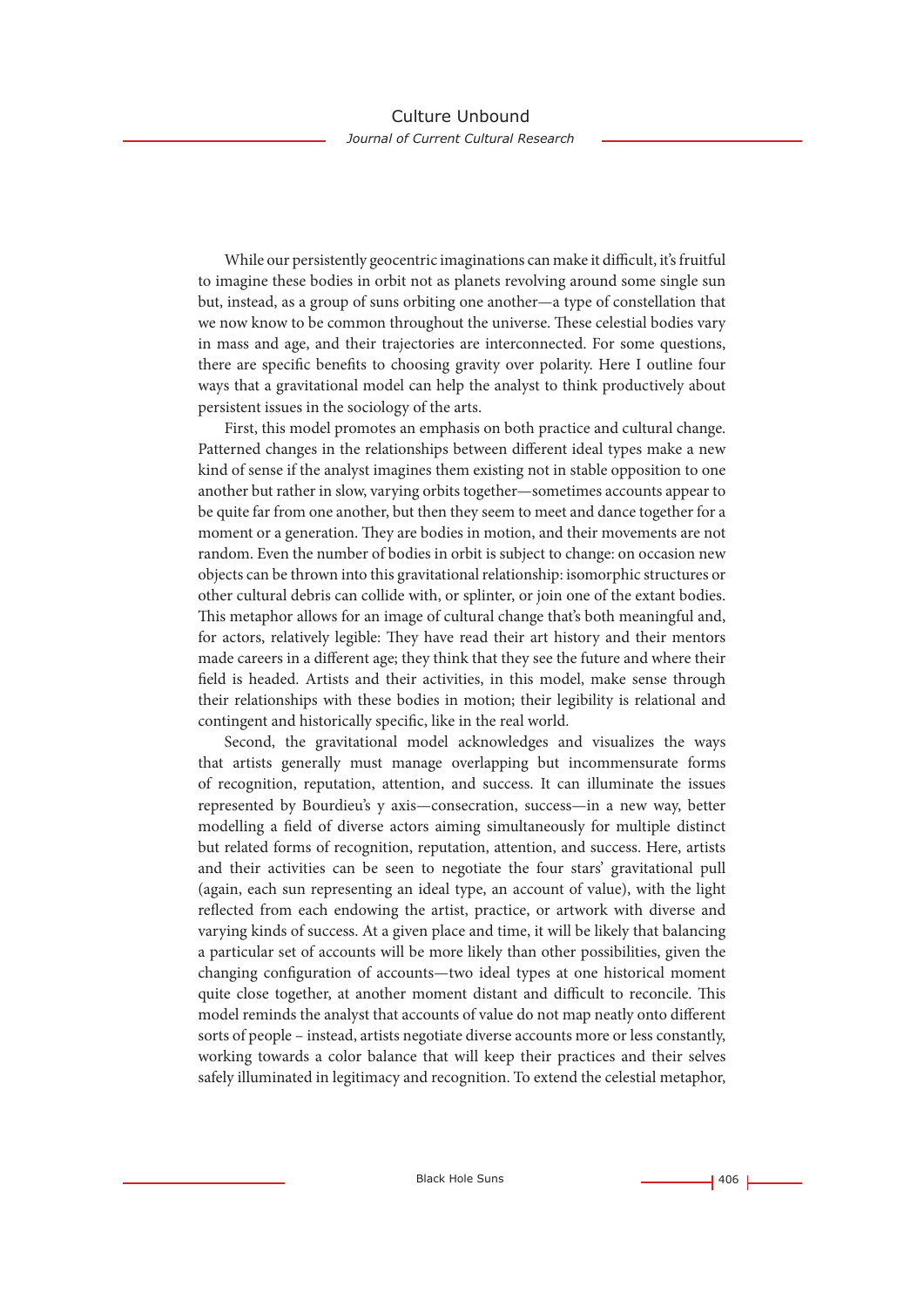perhaps different parts of the spectrum, the varying lights thrown off by these stars, represent different types of consecration: the bright white of the visible spectrum bestowing those with success in the market a kind of glow, the heat of infrared light warming those beloved by the most avant-garde critics, the rare artists that balance both worlds successfully throwing off light *and* heat, at least for a moment.

Third, the persistent hegemony of an analytical focus on objects and their markets in both vernacular and sociological understandings of artistic practice makes a new kind of sense if we imagine it as deriving not from willful economism but from simpler issues of visibility and access. In this universe (as in our own), only small sections of the spectrum are visible to particular actors, and those sections seem to those actors to be the very definition of "light". With some effort and scientific equipment we can make the entire spectrum visible, but it might not change our subjective understanding and beliefs about the nature and reality of light—specialists, then, might have full access to the entire spectrum, but non-experts and those with less experience in art worlds will be unlikely to "see" all of the forms of recognition relevant to the art worlds they observe. What is more, they are unlikely to even know where to look—or to know that they should bother. We might acknowledge the objective existence of infrared light without expanding our vernacular definition of "light"; critical attention is nice, we say, but the market defines *real* success in the arts. In this model, artists that don't successfully navigate the space around these suns—artists that reflect no light at all—might be more or less invisible to the field no matter their activities, without the glow of widely shared accounts of value to illuminate the things that they do. This has clear methodological implications—does the analyst hope to study artists in terms of how those artists already appear to outsiders, or does the analyst hope to approach them on their own terms? For one of those questions, attention only to a small portion of the spectrum might be appropriate; for the other, mapping the spectrum in its entirety before considering strategies for selection may be necessary.

Finally, a gravitational model with its dense and hulking celestial bodies provides a corrective suggestion regarding questions of visibility and legitimacy central to understanding boundary formation and boundary work in creative fields—those thorny issues of one's "own work" and the issue of "quitting" in the arts. Artists that in a polar model could be viewed as "purely" autonomous- or heteronomous-pole artists are likely to be either delegitimized by or invisible to participants in art worlds, to the extent that they exist at all. A model that implies the mass required for gravitational pull makes it very easy to imagine how getting too close to a particular ideal type—failing to manage the relationship between diverse types, becoming a caricature—could result in a sudden exit from the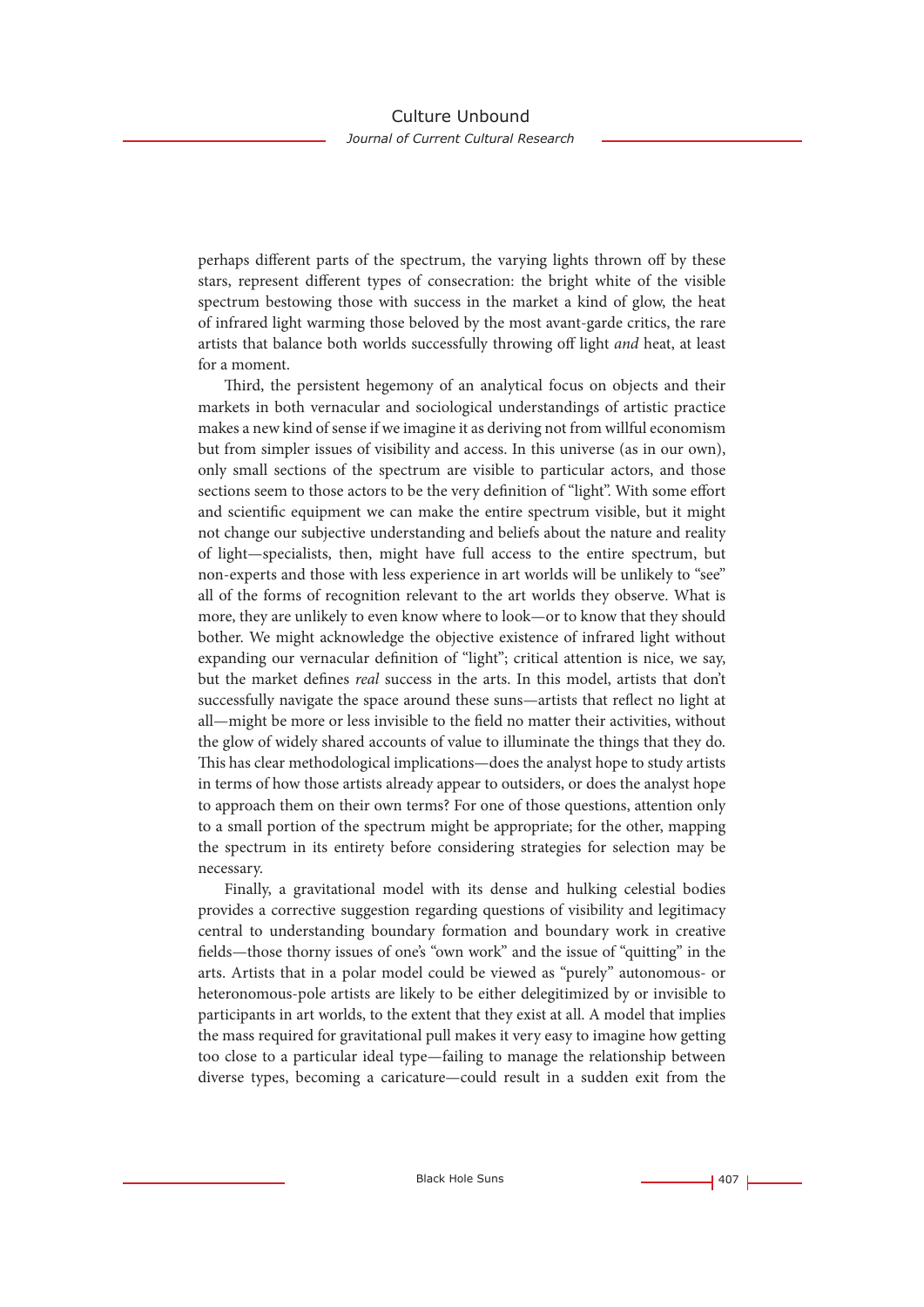field regardess of activity. Too much reliance on, to take one example, vocational accounts: the artist collides with the ideal type with all its dangers and caricatures; burning up, too close to the sun, their practice becomes invisible to the field and they become "just" a Sunday painter.

### **Conclusion**

Binaristic traditions in the sociology of the arts, with their emphasis on art objects and their markets, are excellent to think with for analysts focused on objects in markets and actors as they act in relation to such objects. But such dualistic visions constrain our analytical leverage on broad and diverse artistic fields, artistic practice, and artistic identity. I have shown, using illustrative examples from a study of visual artists in the United States, how binaristic theoretical approaches conceal important features of art worlds, and have shown how an alternative model using another fundamental force—gravity, rather than the polarity of electromagnetism—can help the analyst to make sense of empirical data and generate new theoretically driven questions.

Throughout this article I have been careful to stay close to my own data—to act as if I am speaking only of visual artists—but of course this kind of model may be useful to those hoping to understand other occupational communities as well. A model such as this might be particularly productive if applied to others who engage in activities that have always been necessary and valued but only recently transformed, haltingly and imperfectly, into jobs and careers—think of the care of the young and others who require it, political work, religious work. In all of these arenas, as traditional forms of practice have undergone a partial occupational turn, questions of value—and related issues of quality, authority, and knowledge are hard fought with diverse and divergent accounts of value, and understanding these communites may require moving beyond a market-focused binary.

This paper stems both from my own attempts to make sense of specific empirical puzzles—the issues of one's "own work" and of "quitting" in the arts serving as the illustrative puzzles here—but also because in my work with artists I have seen how the application of binary logics to the activities of everyday life often looks a lot more like the deployment of power and control than a good-faith attempt to understand, much less a prompt for positive change. Our beliefs about value—the stories we tell ourselves, and one another—have real, concrete ramifications.

We know that when we abstract from the world, we leave a lot of complexity aside in favor of theory-building and, we hope, greater understanding. Binaristic models of art worlds can serve as elegant representations of the market for objects, and help us to understand artists and their activities when they are oriented to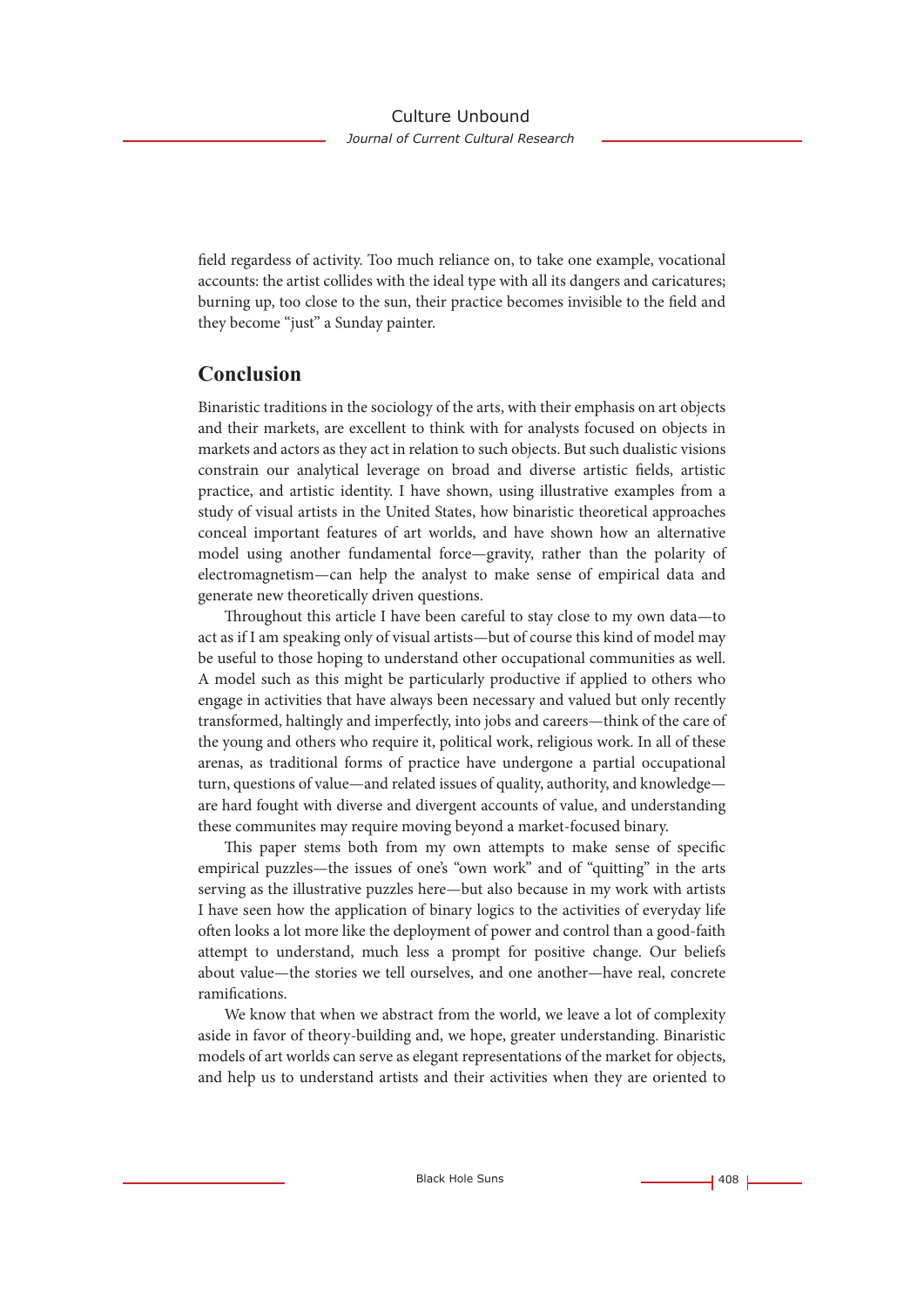that market. But most artists, most of the time, are doing other things. And those other things have their own patterns, make a different kind of sense. I have written elsewhere about one artist in particular and the real-world issues that can derive from dualistic thinking about value in the arts. In that work, I have traced the ways that state demands on artists to demonstrate a "profit motive" are motivated by inappropriate binaristic visions of artistic practice and shown how artists are doomed by both analytical and vernacular dualism in such contexts (Gerber 2014b).

Thinking in terms of gravity rather than the binarism so common in analyses of the arts helps us to understand things very differently, and can be especially useful in thinking about valuation beyond market value. Dualism is at the center of much of our social thought, and with it we often imply zero-sum games, economic logics, competition. But not everything is locked into dualistic battle, and normatively we might say that not everything should be understood through such binaristic visions. There's more to life than that, and there are other forces in the universe.

**Alison Gerber** is a postdoctoral researcher at the Department of Sociology at Lund University in Sweden focused on value, science, and public life. A book, *The Work of Art: Value in Creative Careers*, is out now from Stanford University Press. Alison holds a BA and BFA from the University of Minnesota, attended Critical Studies at Malmö Art Academy / Lund University, and holds an MA, MPhil, and PhD in Sociology from Yale University. She lives in Malmö, Sweden. E-mail: alison.gerber@soc.lu.se

### **Notes**

1 I have chosen to engage with the Bourdieusian field as this article's foil, as it is absolutely central to North American and European sociological analyses of the arts. A very quick comparison on any bibliographic database shows that Bourdieu's central texts are more well cited than his closest competitors in terms best described as orders of magnitude. Therefore, while alternative and more recent perspectives can be highly generative (I am thinking here especially of excellent work by e.g. Childress 2017; Heinich 1996, 2012; Velthuis 2005), I have chosen to engage with a single and highly influential interlocutor for the purposes of this article rather than outline a tedious point-by-point discussion of the ramifications of each possible alternative.

2 I failed to schedule meetings with three artists, and a fourth was too ill to participate and died shortly after I asked for an interview.

3 The empirical material discussed here is highly condensed and paraphrased from other published peer-reviewed materials, and included only to the extent that it enables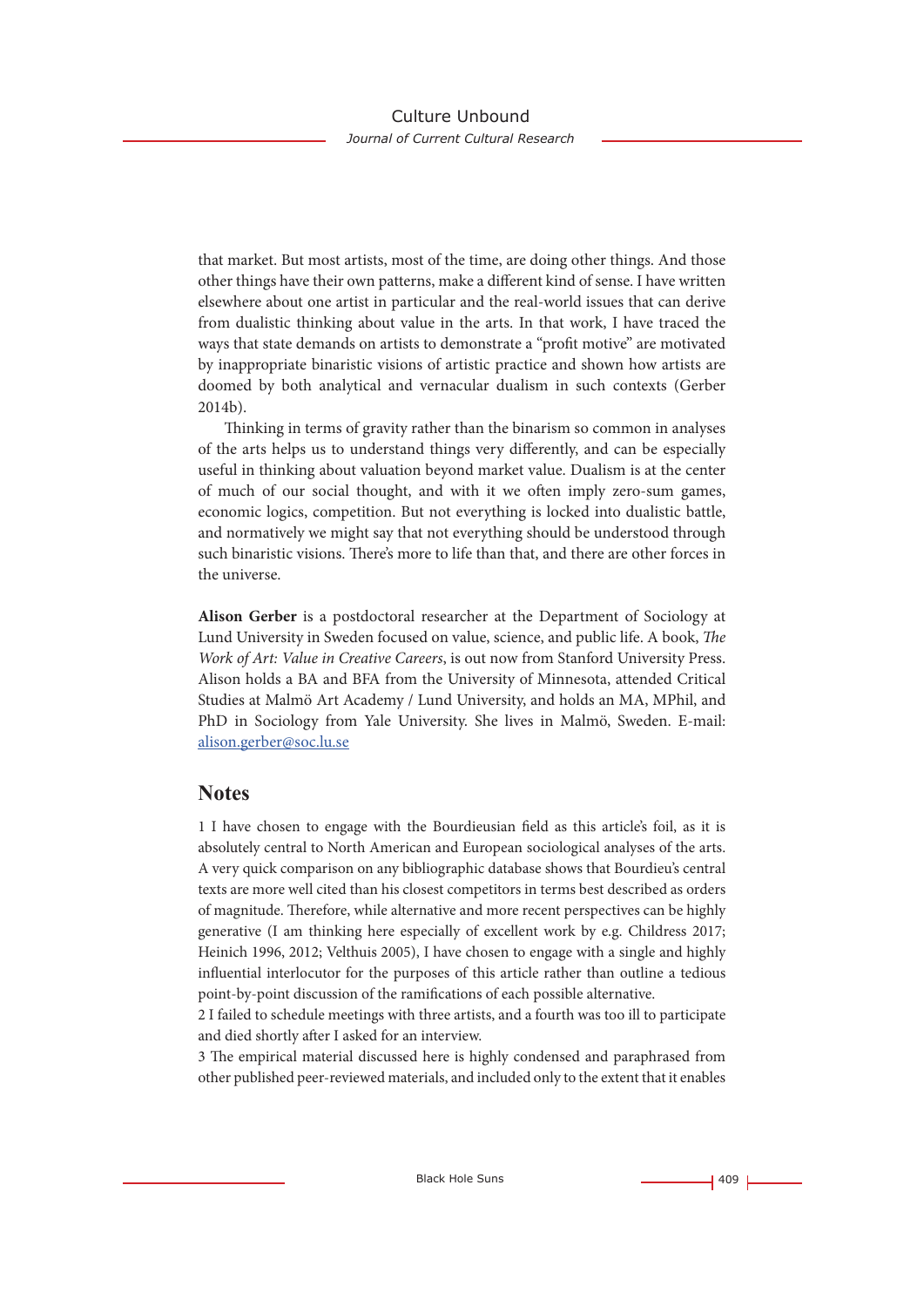the theoretical discussion to follow. Rather than citing myself endlessly, which I would find obnoxious, I will direct readers if they have a particular interest to the works that these illustrations are drawn from (Gerber 2014a, 2017). It has been difficult to find a balance between discussing previous work to the extent necessary to make a point and avoiding straightforward self-plagiarization; I hope that, given demands by reviewers that I recapitulate findings rather than citing sources, I have struck the right balance.

#### **References**

- Abbott, Andrew (2005): "Ecologies and Fields." Retrieved September 14, 2017 (http://home.uchicago.edu/aabbott/Papers/BOURD.pdf).
- Adams, Julia (2005): "The Rule of the Father: Patriarchy and Patrimonialism in Early Modern Europe." Pp. 237–66 in *Max Weber's Economy and Society: A Critical Companion*, edited by C. Camic, P. S. Gorski, and D. M. Trubek. Stanford University Press.
- Alexander, Victoria D. & Anne E. Bowler (2018): "Scandal and the Work of Art: The Nude in an Aesthetically Inflected Sociology of the Arts." *Cultural Sociology* 1749975518770283.
- Biernacki, Richard. (1995): *The Fabrication of Labor: Germany and Britain, 1640- 1914*. Berkeley: University of California Press.
- Blanco, Patricia Prieto, Mirjami Schuppert & Jake Lange (2015): "The Digital Progression of Community Archives, from Amateur Production to Artistic Practice: A Case Study of Belfast Exposed." *Convergence* 21(1):58–77.
- de Boise, Sam (2016): "Post-Bourdieusian Moments and Methods in Music Sociology: Toward a Critical, Practice-Based Approach." *Cultural Sociology* 10(2):178– 94.
- Boltanski, Luc & Laurent Thévenot (2006): *On Justification: Economies of Worth*. Princeton: Princeton University Press.
- Bourdieu, Pierre (1983): "The Field of Cultural Production, or: The Economic World Reversed." *Poetics* 12(4–5):311–56.
- Bourdieu, Pierre (1993): *The Field of Cultural Production: Essays on Art and Literature*. Cambridge, England: Polity Press.
- Buchholz, Larissa. (2016): "What Is a Global Field? Theorizing Fields beyond the Nation-State." *The Sociological Review Monographs* 64(2):31–60.
- Childress, Clayton (2017): *Under the Cover: The Creation, Production, and Reception of a Novel*. Princeton: Princeton University Press.
- Gerber, Alison. (2014a): "Art Work?: Tradition, Rationalization, and the Valuation of Contemporary Artistic Practice." Ph.D., Yale University, United States -- Connecticut.
- Gerber, Alison (2014b): "The Audit of Venus." *Berkeley Journal of Sociology*  58(1):6–13.
- Gerber, Alison (2017): *The Work of Art: Value in Creative Careers.* Palo Alto: Stanford University Press.
- Gerber, Alison & Clayton Childress (2017a): "I Don't Make Objects, I Make Projects: Selling Things and Selling Selves in Contemporary Artmaking." *Cultural Sociology* 11(2):234–54.
- Gerber, Alison & Clayton Childress (2017b): "The Economic World Obverse: Freedom Through Markets After Arts Education." *American Behavioral Scientist*  61(12):1532–54.
- Heinich, Nathalie (1996): *The Glory of Van Gogh: An Anthropology of Admiration*. Princeton, N.J.: Princeton University Press.
- Heinich, Nathalie (2012): "Mapping Intermediaries in Contemporary Art According to Pragmatic Sociology." *European Journal of Cultural Studies* 15(6):695–702.
- Heise, Tatiana & Andrew Tudor (2007): "Constructing (Film) Art: Bourdieu's Field Model in a Comparative Context." *Cultural Sociology* 1(2):165–87.